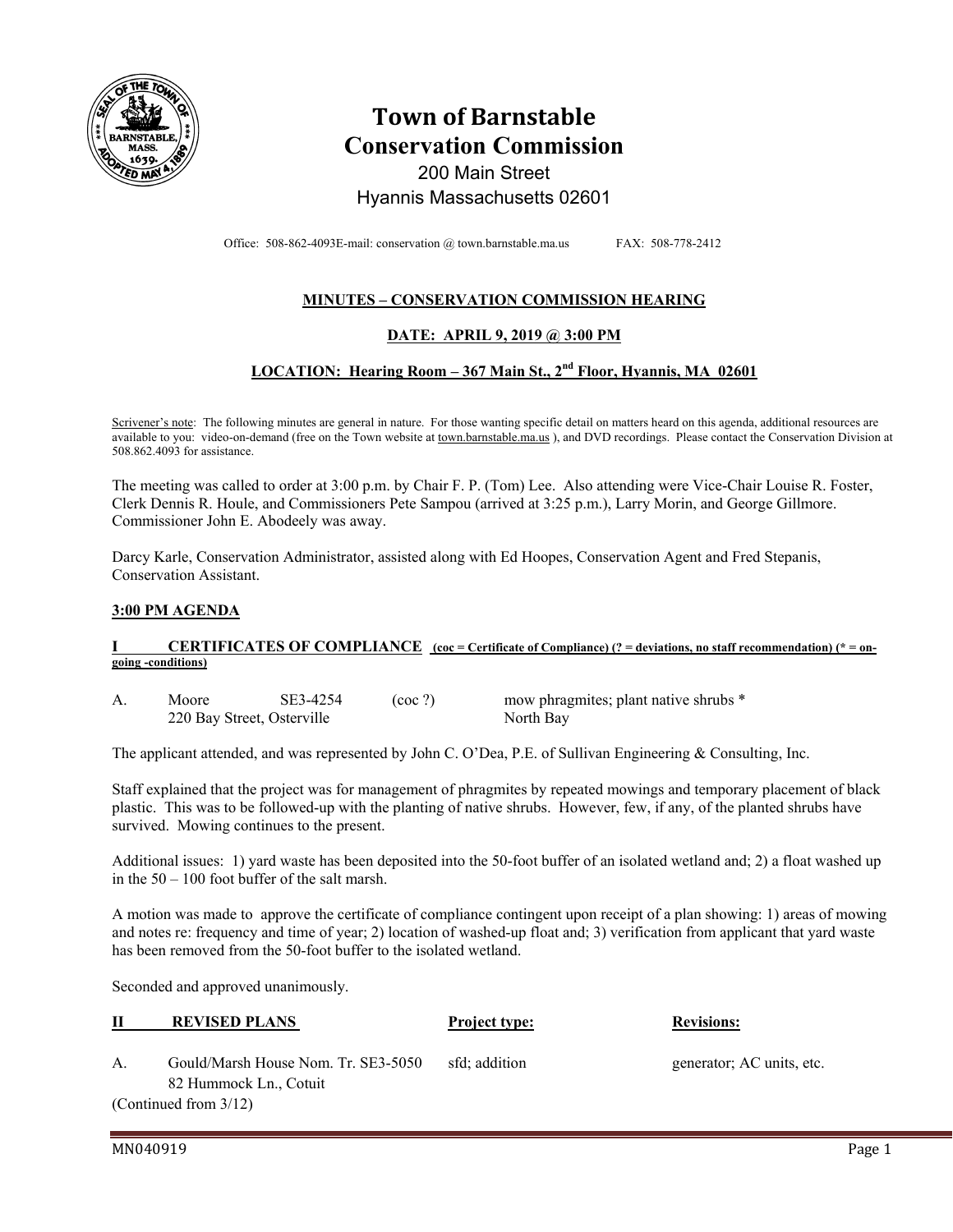The applicant was represented by Amy Ball of Horsley Witten.

The Chair recused himself.

A motion was made to approve the revised letter and plan dated April 9, 2019.

Seconded and approved unanimously. Commissioner Sampou abstained.

| Packard SE3-5523                | demo portion of sfd | re-locate patio and location |
|---------------------------------|---------------------|------------------------------|
| 204 Long Beach Rd., Centerville |                     |                              |

The applicant was represented by Daniel Ojala, P.E. of Down Cape Engineering, Inc.

Exhibit A – Supplemental plan dated 4/9/19

Issues discussed:

Adding beach grass instead of wildflower meadow and additional plantings.

A motion was made to approve the revised plan dated 3/18/19, as amended and supplemented by plan dated 4/9/19.

Seconded and approved unanimously.

| Mitchell SE3-5603              | bulkhead | vinyl wall design |
|--------------------------------|----------|-------------------|
| 345 Baxters Neck Rd., M. Mills |          |                   |

The applicant was represented by John C. O'Dea, P.E.

A question was raised as to what color the vinyl wall would be; the answer was "gray."

A motion was made to approve the revised plan.

Seconded and approved unanimously.

| Ш                                                                       | <b>EXTENSION REQUESTS</b> | <b>Project type:</b>        | <b>Time Requested:</b> |  |  |
|-------------------------------------------------------------------------|---------------------------|-----------------------------|------------------------|--|--|
| A.                                                                      | Henderson SE3-5388        | pier                        | $1st$ Request; 3 years |  |  |
| The applicant was represented by Mark Burgess of Shorefront Consulting. |                           |                             |                        |  |  |
| A motion was made to approve a three-year extension.                    |                           |                             |                        |  |  |
| Seconded and approved unanimously.                                      |                           |                             |                        |  |  |
| <b>B.</b>                                                               | Rooney SE3-5383           | construct deck & porch, sfd | $1st$ Request; 3 years |  |  |
| Sharon Rooney, applicant, attended.                                     |                           |                             |                        |  |  |
| A motion was made to approve a three-year extension.                    |                           |                             |                        |  |  |
| Seconded and approved unanimously.                                      |                           |                             |                        |  |  |
| C.                                                                      | Lowell SE3-5017           | stairs down coastal bank    | $1st$ Request; 3 years |  |  |
|                                                                         |                           |                             |                        |  |  |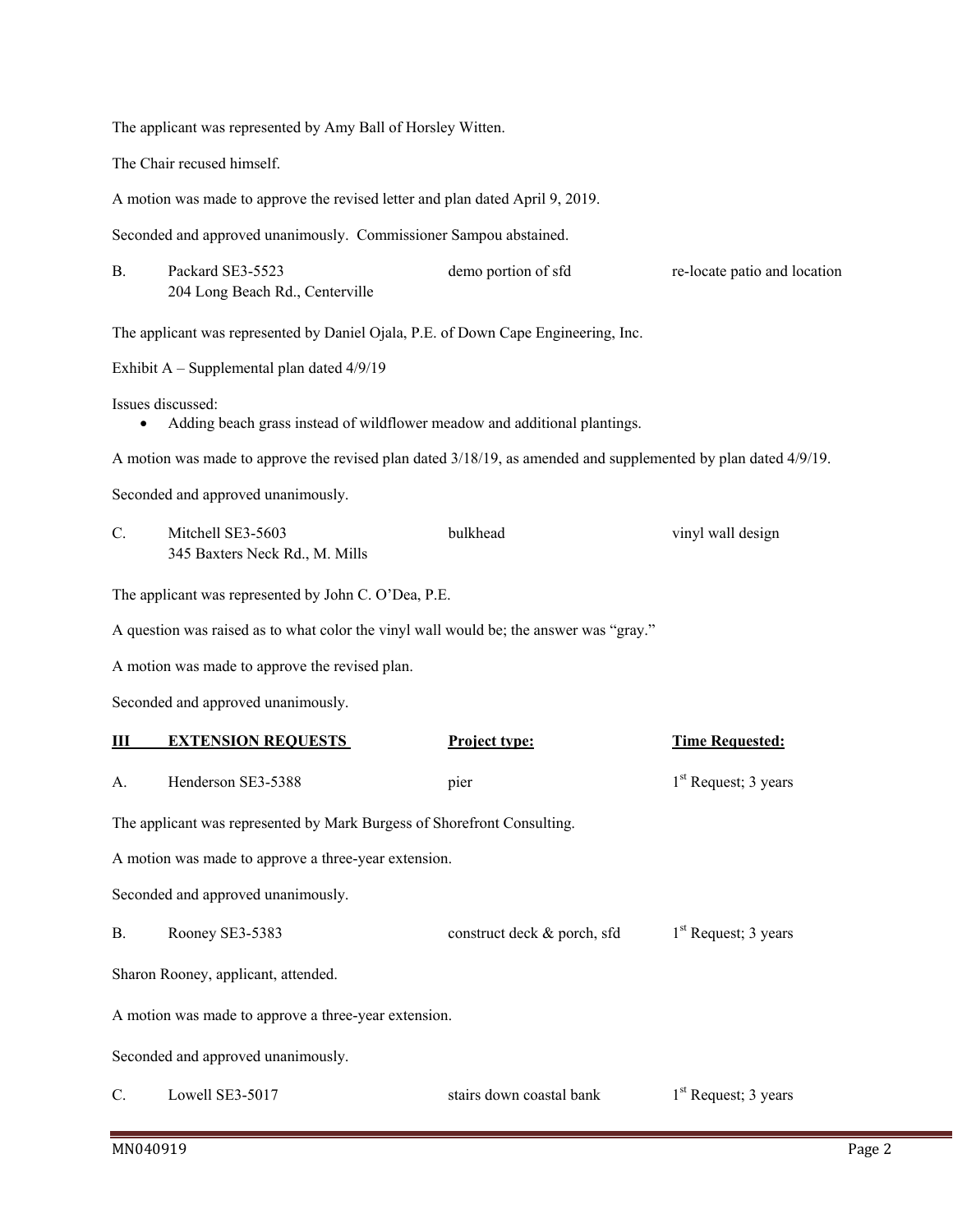The applicant was represented by John C. O'Dea, P.E.

A motion was made to approve a three-year extension.

Seconded and approved unanimously.

### **IV OLD & NEW BUSINESS**

A. Ward & Waller SE3-5622 – Phase II Revised Planting Plan for 50-foot buffer at 125 Blantyre Ave., Centerville

Applicant Jane Ward attended, and was represented by Michael Talbot.

Ms. Ward explained her desire for the greenhouse location.

A motion was made to approve the revised plan.

Seconded and approved unanimously.

- B. Long Beach Conservation Area Discussion on preparing a land management plan and signage
	- a. LBCA is a small area (3.5 acres) and does not have a management plan at this time
	- b. It would be difficult for Conservation staff to devote limited resources to writing a management plan for a very small property without taking away from more pressing duties
	- c. Heavy visitor use is resulting in litter and increased trash left on site
	- d. Split-rail fencing and a handicap accessible boardwalk to beach on Nantucket Sound helps with some visitor use issues. However, other visitor use issues (e.g., illegal parking, people being dropped off) are civil matters, not conservation-related. There is a need to post signs at the far (west) end of LBCA to show where public property ends.
	- e. Trash is picked up by DPW 3 times a week during the summer, trash cans are often over-flowing. Litter throughout the property is a continual problem. It is not likely that more trash pick-ups will occur. The possibility of relying on volunteer groups (in conjunction with the Long Beach Association) assisting with litter patrols was looked on favorably by the Commission.
	- f. Commission would like to know how much a management plan written by a consultant would cost before authorizing use of Hamblin Funds
- C. Grant of easements Article 97 endorsement for Eversource West Barnstable Conservation Area

Assistant Town Attorney Charles McLaughlin attended, as did Terry Feuersanger of Eversource Energy.

Exhibit A – Information package, Mid-Cape Reliability Project

Issues discussed:

- Eversource is expanding and improving system running down spine of Cape Cod
- Engineering new lines from straight line point A to B which sometimes requires easements or changes in easement language, since they may not own the property, so some swaps will be required (in ft.)
- Area in discussion are the lines that run through West Barnstable Conservation area
- This process has brought up an opportunity/ interface regarding Vineyard Wind project. In 2014, improvements were made to transformer station at Mary Dunn Road to prevent any chance of dielectric fluid leaks, very toxic to water supply in minute amounts. They also retrofitted two other transformers at that location. The Town is using this opportunity to raise the question with Eversource that, as part of the consideration for the swap, they have agreed to retrofit the entire substation in Independent Park to protect part of the Vineyard Wind project for ground water protection and over all protection of bays. A huge environmental win.
- Counsel has negotiated a form of a settlement agreement. This would have still have go to Mark Ells for settlement signature with the easements being discussed hereto included.
- Question was raised regarding Legislative approval of Article 97, if it will come into play. It appears it will with regard to wood lots, #71 and #72. They will have to move through that process.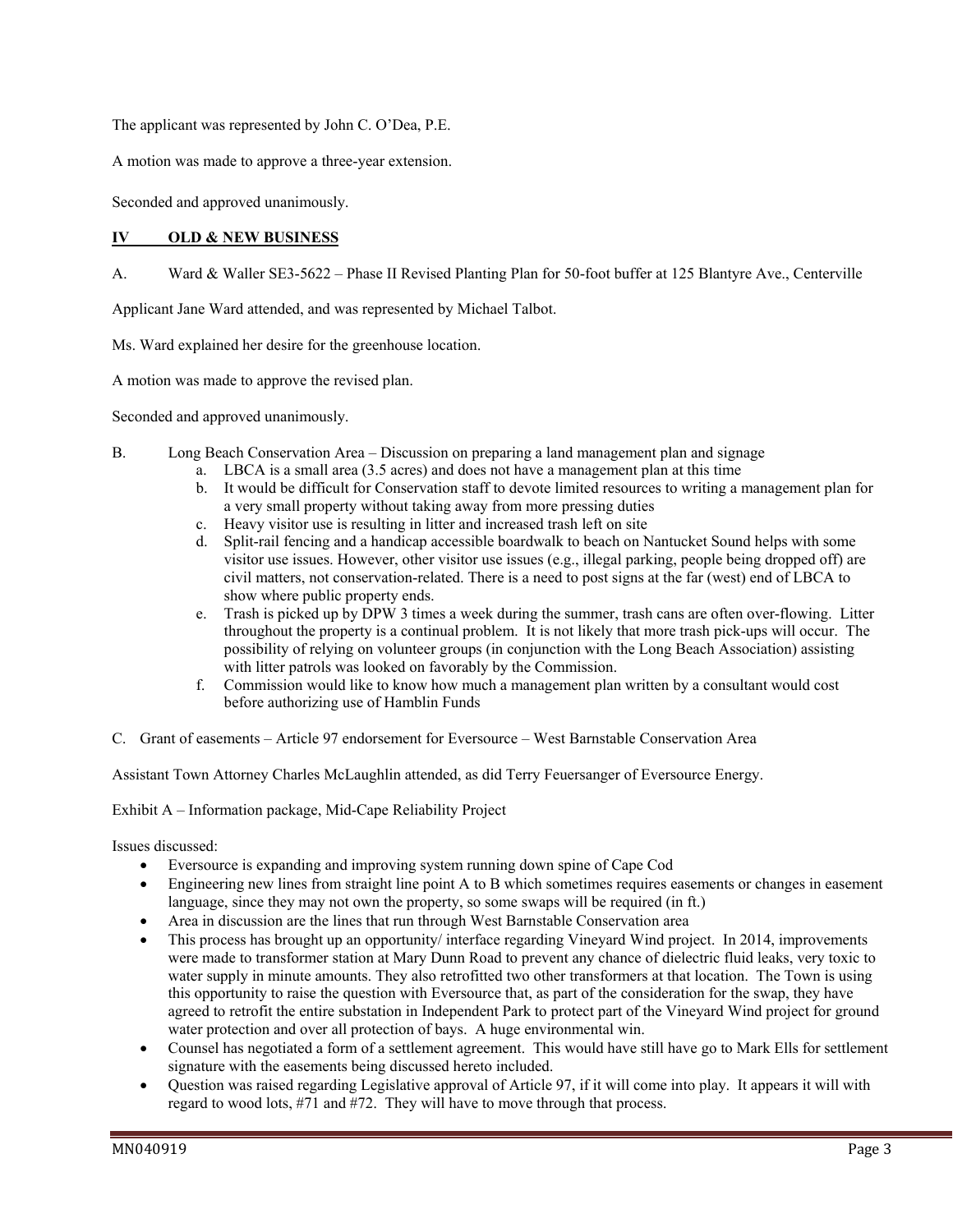A motion was made for the approval of the requested easements, subject to final approval "as to form" by the Town Attorney, by increasing width in easements of parcels #71 and #72, and changing the easement language on parcels #92, #94, and #113 from "line" to "lines".

Seconded and approved unanimously.

#### **V ENFORCEMENT ORDERS**

A. Allen F. and Sylvia M. Pierce, AND Carl Plummer – 105 River Rd., Marstons Mills - Map 078 Parcel 118 Alteration of wetland buffer and riverfront by cutting trees and other vegetation.

Exhibits:

- A. Photos taken in early February and on 3/12/19 showing the extent of cutting along riverfront area and buffer to a wetland.
- B. Aerial photo from Google Earth showing a heavily vegetated bank along the Marstons Mills River as of August 2015.

Mr. Plummer attended.

Issues discussed:

- Extent and timing of the cutting along the bank and buffer. All done during February.
- Concern for erosion of the bank. All of the roots of the cut vegetation remain and some of the cut vegetation is already starting to grow back. The bank should maintain stability as long as there is no more disturbance to the area.
- The importance of leaving overhanging vegetation on the river and on the bank to water chemistry and the health of the herring run was stressed. Mr. Plummer understood.

A motion was made to approve the enforcement order.

Seconded and approved unanimously.

B. James G. Haidas, Caillouet Nominee Trust AND Ron and Sheila Perry – 52 Caillouet Ln., Osterville – Map 164 Parcel 012 Alteration of wetland buffer by mowing and maintaining a path inconsistent with plan of record and alteration of resource area – salt marsh – by maintaining a portion of unpermitted boardwalk.

None of the interested parties appeared at the hearing.

Exhibits:

- A. Photos of existing conditions at the site showing meadow area, 10' wide footpath, and unpermitted section of boardwalk in resource area – salt marsh.
- B. Order of Conditions from SE3-3840 with approved landscaping plan of record
- C. Approved plan from SE3-5656 showing meadow location, reconfigured 4' footpath, single-rail fence showing line between footpath and meadow.

Issues discussed:

- Meadow conditions significantly different from what was approved under SE3-3840.
- There is a 10' wide footpath that exists west of the meadow. A 4' wide path was approved under SE3-3840.
- There is an unpermitted section of boardwalk (approx. 4' x 10'). Pier permitted under SE3-3134.
- Sullivan engineering filed an amended plan under SE3-5656 that shows a 4' wide footpath where it was originally permitted, a single-rail fence demarcating the line between the footpath and the west edge of the meadow. They will also provide a plan showing three islands of native plantings in the meadow area. Each planting island consists of 1small tree, 2 shrubs and a groundcover that will provide wildlife habitat.
- The unpermitted section of boardwalk is to be removed by May 31, 2019 or seek approval under an amended order to SE3-5656.

A motion was made to approve the enforcement order.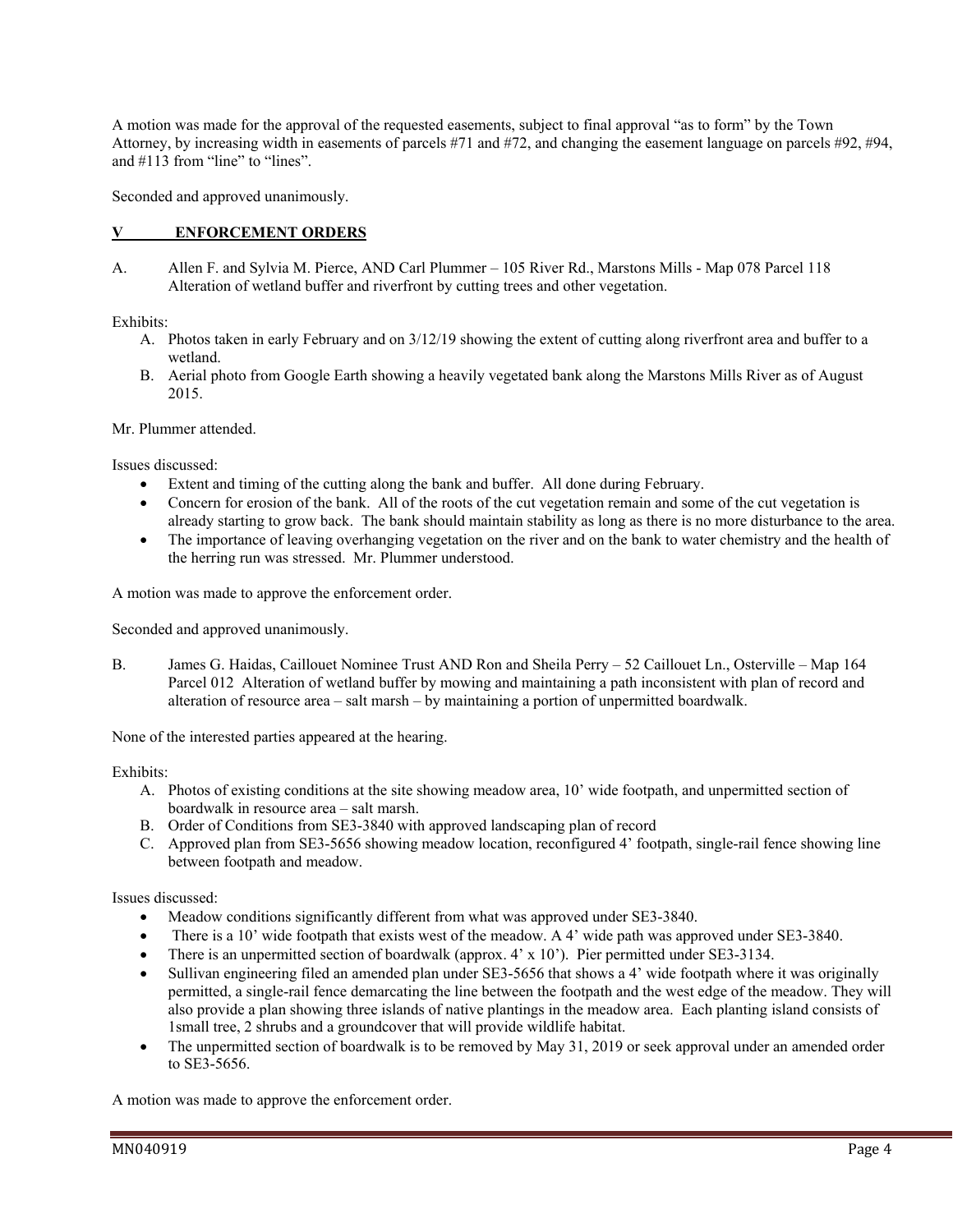Seconded and approved unanimously.

C. Ninety Bay View LLC – 90 Bay View Rd., Barnstable – Map 319 Parcel 031 Alteration of buffer and resource area – isolated wetland – by allowing erosion and drainage issues on property to run into isolated wetland and site conditions not consistent with approved revised plan.

Exhibits

- A. Photos showing existing conditions as of 3/15/19
- B. Photos showing existing conditions after a 0.95" rainfall event
- C. Approved plan of record
- D. Letter dated 9/13/16 from Dan Ojala, P.E. of Down Cape Engineering to Barnstable Conservation Commission discussing drainage conditions of neighborhood and on-site as it relates to the isolated wetland located off site.

Mr. Scott Carette (homeowner's consultant) attended. Down Cape Engineering was not represented at the hearing.

Issues discussed:

- Extent of runoff and drainage from on-site to isolated wetland.
- Crawl space of newly constructed home is constantly wet and causing sump pumps to run almost continually. Results in increased water and sedimentation to the isolated wetland.
- Three 500-galon drywells were installed, and sump pump directed into them to control flooding on site.
- Building Department advised contractor to bring to final grade and flare the grade away from foundation.
- Mr. Tam can then install the swale called for on the approved plan that will help with drainage and can also work on mitigation planting that should help both drainage and sedimentation.

A motion was made to approve the enforcement order, as written.

Seconded and approved unanimously.

#### **VI CHAIR'S EXECUTIVE SESSION REVIEW**

In consultation with 1st Assistant Town Attorney T. David Houghton, the Chair is taking the following actions: Release the previously approved executive session minutes of January 23, 2018, June 5, 2018, September 4, 2018, December 11, 2018 and January 22, 2019, and approve and release the executive session minutes of March 5, 2019, all that relate to Kenneth & Melissa Fish Crane v Barnstable Conservation Commission Barnstable Superior Court Docket No. 1772CV00609

#### **4:30 PM AGENDA**

## **VII REQUESTS FOR DETERMINATION**

**Town of Barnstable/DPW.** Asphalt repairs to existing boat ramp; repair existing sidewalls which have eroded and decayed from storm run-off at 210 Scudders Lane, Hyannis as shown on Assessor's Map 259 Parcel 009. **DA-19009** 

DPW Highway Supervisor Mike Perry attended and represented the Town.

Issues discussed:

- Will start repairs in May.
- Temporary repair until full engineering proposal comes forward after CIP funding.
- Natural stone and materials, similar in size
- Asphalt paver in existing asphalt.

Public Comment:

1. Leslie Wilker-Manfredonia, of 89 Scudder's Lane – questioned if footprint will remain, and if existing rocks will remain. She thought it important to keep rocks on left. Concern with increase in traffic on ramp and sides of roads.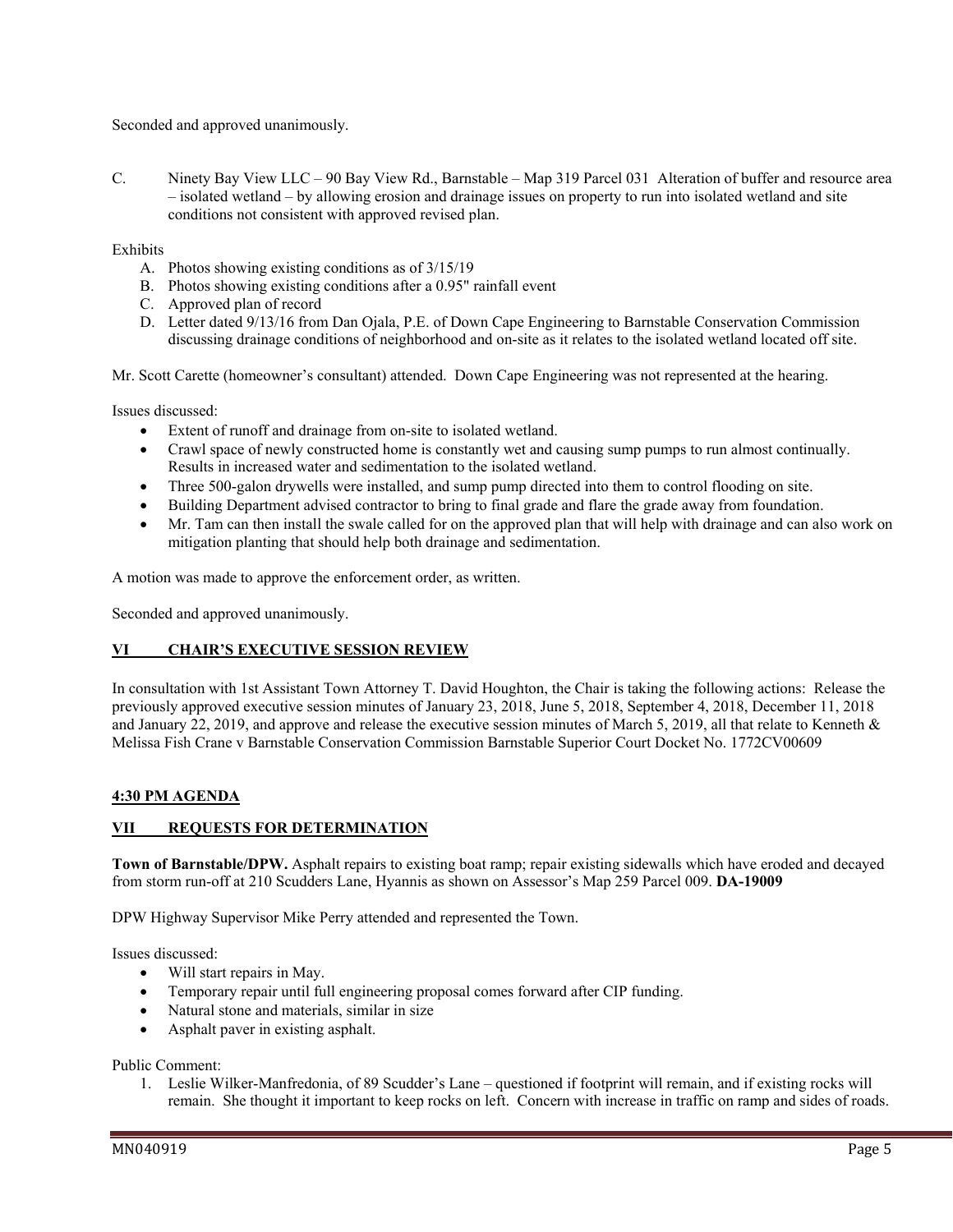- 2. Mya Patrick of 8 Scudder's Lane was concerned with box trucks coming down the street and using the ramp, and damaging the area.
- 3. Antonia Cook of Calves Pasture was concerned with congestion and parking at Scudder Lane that could cause an issue with emergency vehicles turning onto Calves Pasture. She thought that more improvements to the ramp will invite more traffic.

A motion was made to approve a negative determination

Seconded and approved unanimously.

**Hyannis Building & Developing Assoc.** Install 3-car charging stations at 1 South St., Hyannis as shown on Assessor's Map 326 Parcel 119. **DA-19013** 

Robert Braman of Braman Survey Assoc., LLC and Skip Simpson.

A motion was made to approve a negative determination.

Seconded and voted unanimously.

**Frank Raspante.** To seek a determination from the Conservation Commission if said property is considered "Land in Agricultural Use." If determined yes, to determine whether the requested activities: roadway maintenance, dike and canal maintenance, water hold and release, mowing and brush clearing, irrigation repair and improvement, and continued harvesting, are considered exempt" at 0, 109, and 131 Brittany Dr., Cotuit as shown on Assessor's Map 026 Parcels 004, 005, 017. **DA-19016** 

Mr. Raspante attended and represented himself.

Issues discussed:

- Clarification that the Commission must determine first whether the land is still considered "land in agricultural use," prior to discussion of desired activities.
- The question was raised as to how an applicant can claim land in agricultural use when the two parcels, 004 and 017, were owned by the Town of Barnstable from 2005 to 2018, a 13-year period.
- Mr. Raspante stated that he had been working the area for twenty years with the prior owner and prior town management.
- A question was raised as to whether Mr. Raspante had obtained written permission from the Town. His answer was "no." Did he have verbal permission? He responded "Yes," – verbal and via emails. He said he had permission from John Klimm (prior Town Manager) who wanted to place a solar farm on the property. He reiterated that he had been working with the Town for the past 20 years.
- Mr. Raspante was then asked whether he had evidence to support that claim. Mr. Raspante stated he had a sales receipt for the sale of cranberries over the years. [This information had not been included in the RDA package]
- Mr. Raspante was asked if he could produce any communications, e.g. emails or affidavits to support the arrangement with the Town. Mr. Raspante stated that he has copies of emails from John Klimm, Mark Ells, David Anthony, Robert Gatewood, Chief Sonabend, Chief McDonald, and Chief Olsen. When asked whether he brought the emails with him, Mr. Raspant said "no." When asked if he could supply the Commission with copies of the emails at a later date, Mr. Raspante had no response.
- The Commission expressed the opinion that they would find said emails important.
- Darcy Karle, Conservation Administrator, added that she had attended one meeting at the Town Manager's office regarding a request for gates at the end of Brittany Drive. She was aware of conversations regarding DPW assistance with trash clean up and pumphouse removal. However, at that time there was no indication that this [cranberry farming] was being done because, the next thing she heard was that Mr. Raspante expressed the desire to convert the lot into a cranberry bog. The only thing being done at that time was the cleanup of the property. There was no understanding that the cleanup was being done in order to maintain the property as land under agricultural use. This was something that only recently had come up. The land was municipal property, and not under Conservation control. Ms. Karle then questioned why said emails from Mark Ells were not made part of the RDA application.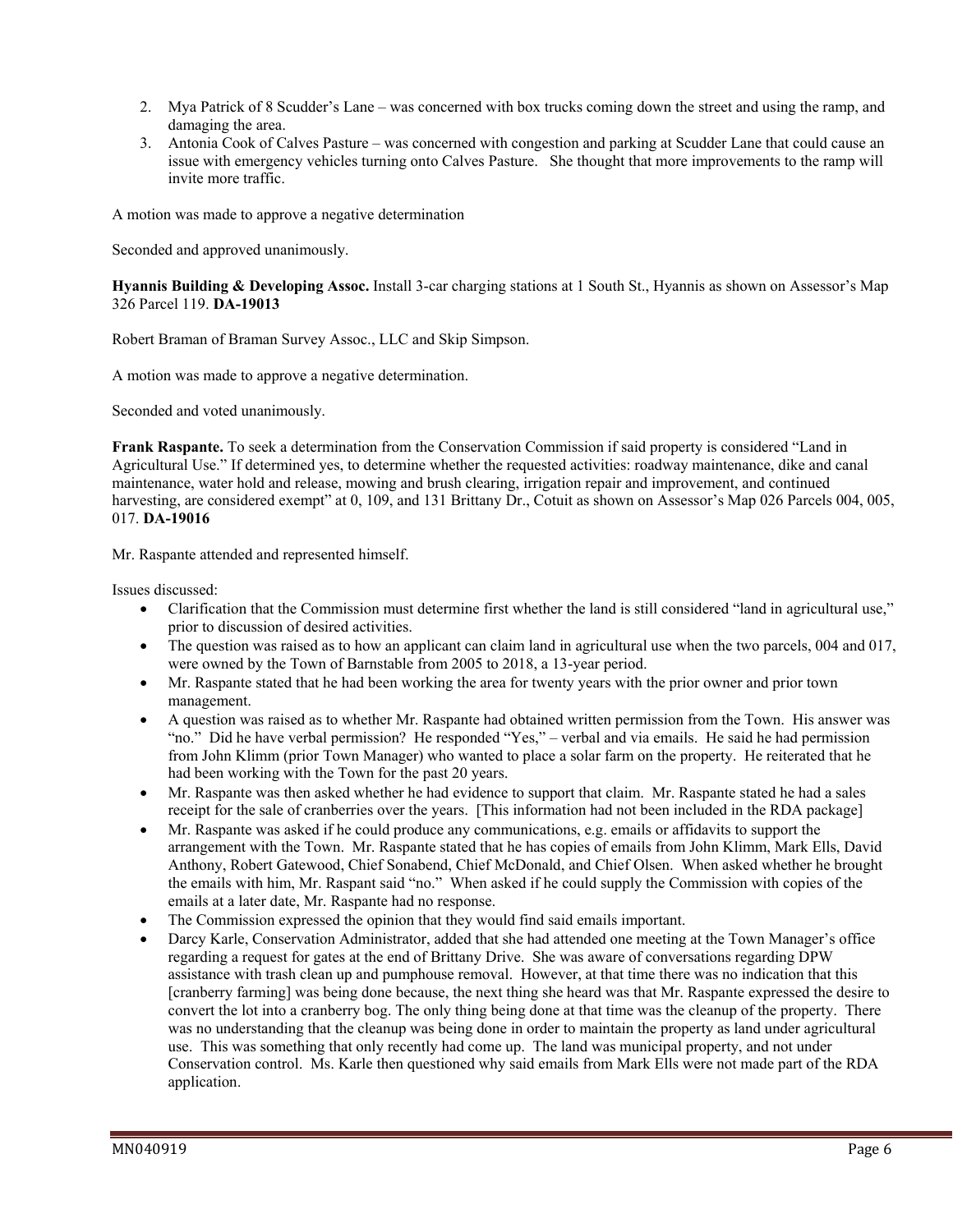- It was noted that there was an email from David Anthony regarding the bid. The bid was for open space and water protection, only.
- David Anthony, Director of Property and Risk Management spoke, and said that he has known of Mr. Raspante since the Town acquired the property back in 2005, and that the bulk of their interaction was issues concerning people trespassing, partying, and a long list of BPD responses to calls pertaining to disturbances. There is an ongoing file with correspondence between Mr. Anthony and Mr. Raspante in regard to issues as stated above. In 2017, there were good communications with Mr. Raspante regarding a gate request to address safety issues, along with emails regarding disposal of illegal dumping, e.g., a couple of truckloads of shingles. The bulk of what was found was on private property that surrounds the bog. Mr. Anthony stated that he had gone through all of his files and communications and was unable to find anything indicating any direct approval for Mr. Raspante to farm at that location. He said he couldn't speak for Mark Ells, as prior DPW Director and as prior Assistant Town Manager, or as now Town Manager. Mr. Anthony did not believe that Mark Ells had anything in his possession, either, and said it would be prudent for Mr. Raspante to produce those emails and lend credibility to his position. Mr. Anthony pointed out that if one were to review a GIS aerial photo and compare it to active bogs to the northeast, one can see a difference.
- The question raised was whether Mr. Raspante had done any exempt activities along with normal maintenance activities. He stated that, because it was never his property, "no." He said he tried to do small-scale maintenance of waterways and maintenance of areas so he could harvest.
- He was then asked whether these activities were ever done in consultation with the Town. His answer was "No, not always."
- One Commissioner stated that Mr. Raspante does not get an agricultural exemption when trespassing on Town property, even if it were a benefit to the Town.
- The applicant said he was interested in creating an organic bog, with proper irrigation and clean ditches.
- Ms. Karle clarified how this matter first came to Conservation as a violation brought to the Commission's attention by the Town's Marine & Environmental Affairs (M.E.A.) having to do with cutting and holding-back water. She had spoken to the applicant with regard to the proper steps for permitting when he was first interested in starting the bog up. There was a meeting held between Mr. Raspante, Ian Ward, Elizabeth Jenkins, and herself. Gary Makuch, at MA DEP, determined that the first course of action should be to resolve the question of whether this is still "land in agricultural use," through the RDA process, and let the Commission decide.
- The applicant was told that he would still have the opportunity to file a notice of intent (NOI) application. However, there was no guarantee that the NOI would be approved.
- It appeared that the bog was currently in transition to shrub/tree wetland.
- Staff was concerned with the lack of information, the possible impact to fisheries from the withholding of water, and the inability to condition a determination.
- The area currently falls within Natural Heritage and Endangered Species (NHESP) habitat.
- The Commission directed the Conservation Agent to issue an enforcement order for alteration of a wetland resource area by holding back water, causing the resource area to flood (unpermitted activity).
- The Commission discussed approving the issuance of the enforcement order for alteration of a wetland resource area by holding back water causing the resource area to flood (unpermitted activity).

A motion was made to propose a finding that these parcels were owned by the Town from 2005-2018, and they were not maintained by the Town for agricultural use; therefore, these parcels do not qualify for an agricultural exemption.

#### Seconded and approved unanimously.

Based on the (above) finding, a motion was made to issue a positive determination. The Commission denied the request for a negative determination. The Commission keeps jurisdiction over these parcels, so if the applicant wishes to proceed he will have to file a notice of intent, in consultation with staff.

Seconded and approved unanimously.

Thirdly, the Commission recommended that staff issue an enforcement order for flooding a wetland without permission from the Commission, and gave Mr. Raspante 14 – 30 days of days to remove all restrictions (any boards/boom device) holding back water so it can return to a natural state. Regardless of whether the applicant files an NOI, this is to have no impact on the enforcement order.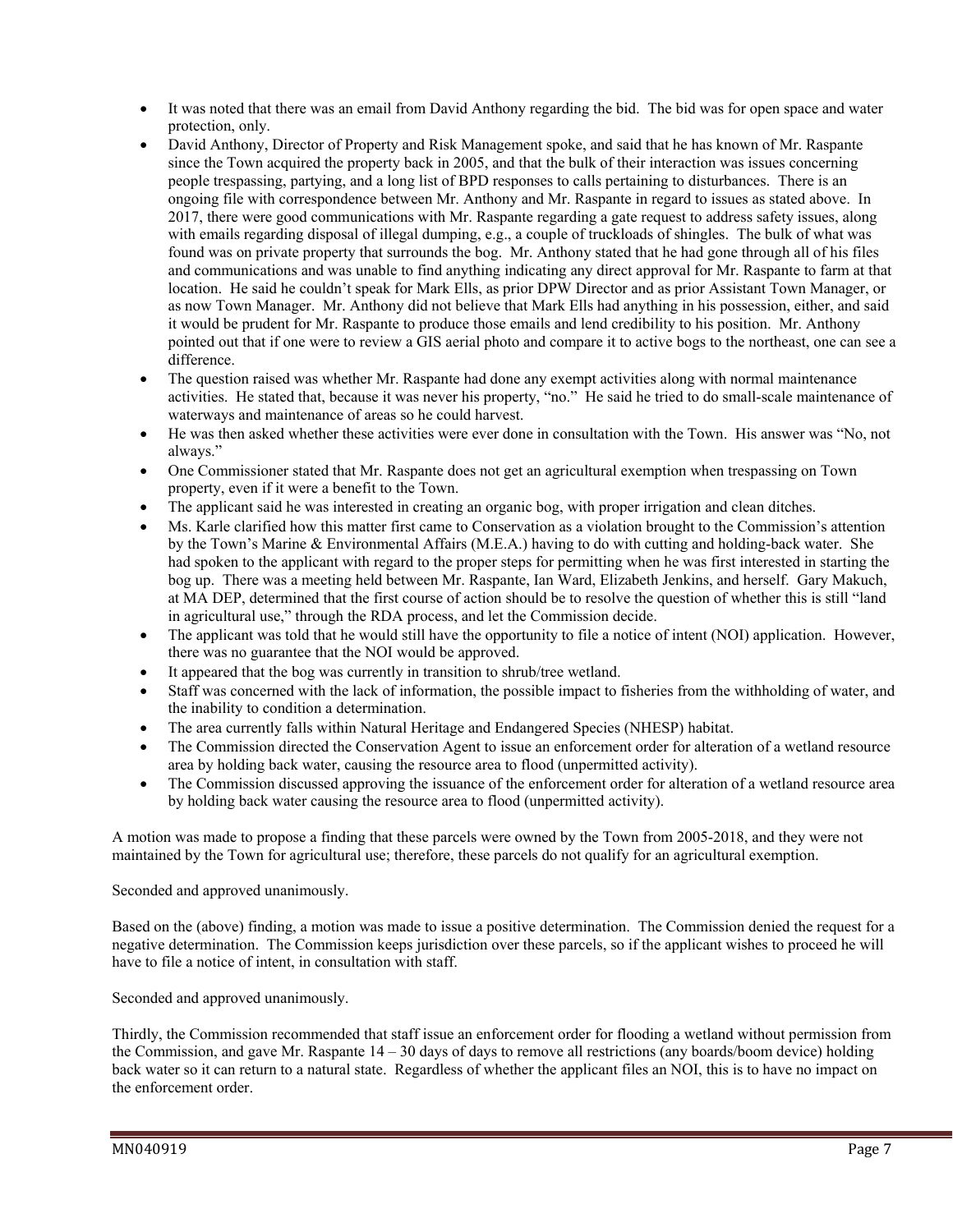The motion was amended to state that the applicant is to work with Mosquito Control on water management prior to flooding the bog.

Seconded and voted: 5 votes = Aye; 1 vote Nay. The motion carried.

## **VIII NOTICES OF INTENT**

**Philip Scudder/Hyannis Harbor Tours, Inc.** Reface entire length of existing steel bulkhead with steel sheeting and reinstall/replace associated utilities at 120, 134 & 138 Ocean St., Hyannis as shown on Assessor's Map 326 Parcels 065, 066, 067. **SE3-5664** 

Mr. Philip Scudder attended, and was represented by Robert Braman of Braman Survey, and Richard Fitzgerald.

Issues discussed:

A letter dated 4/8/19 from Mr. Braman, answering questions (4) raised by the Harbormaster's office.

Correspondence: Letter from the MA Division of Marine Fisheries dated 3/19/19; emails from Brian Taylor.

A motion was made to approve the project, including the four items listed in Mr. Braman's letter of 4/8/19.

Seconded and approved unanimously.

**Barbara & Randolph Noelle.** Construct, license, maintain and retain a 4' wide x 104' long (pier) with 10' x 20' "T" end pier; boat and water access ladder and kayak rack; remove or cut flush existing piles; abandon existing path over wetlands to the water and allow to naturally revegetate at 35 Short Beach Rd., Centerville as shown on Assessor's Map 206 Parcel 030. **SE3-5677** 

The applicant was represented by Raul Lizardi-Rivera, P.E., of Cape and Islands Engineering.

Issues discussed:

- $\bullet$  Shellfish rating of "2"
- Draft being requested is 32'-34' which would not meet the12" requirement
- The Commission raised concerns with picking one elevation spot to calculate depth requirement
- Old pilings, where the new structure is going, should be pulled out and others, to the sides, should be cut flush, so as to not damage salt marsh.
- The requested vessel must meet the 12" Rule, with motor in full downward position, at a fixed dock including the fairway into the Channel of the river.
- The applicant is still requesting a fixed pier and bench, due to medical handicap-access reasons.
- 3.6 should be the elevation to calculate depth, with the boat berthed bow-in at east end of the float.
- A vessel drawing only a maximum of 31"
- Whether they could reduce the size (width) of the fixed end
- Request for more soundings around the structure, around the north edge of the pier, and with another set at the western end.

Correspondance: Letter from the MA Division of Marine Fisheries dated 4/4/19; Email from Tom Marcotti dated 4/9/19.

A motion was made to continue the project to April  $30<sup>th</sup>$ .

Seconded and approved unanimously.

**Christopher McNary.** Construct and maintain a seasonal 4' wide x 18' long walkway; 4' wide x 38' long timber access stairs/landing with 4" x 6" support posts; 4' x 40' long seasonal pier with pipe posts and 3' x 16' long elevated gangway/ramp at 755 Route 149, Marstons Mills as shown on Assessor's Map 101 Parcel 004-001. **SE3-5670** 

The applicant was represented by Raul Lizardi-Rivera, P.E.